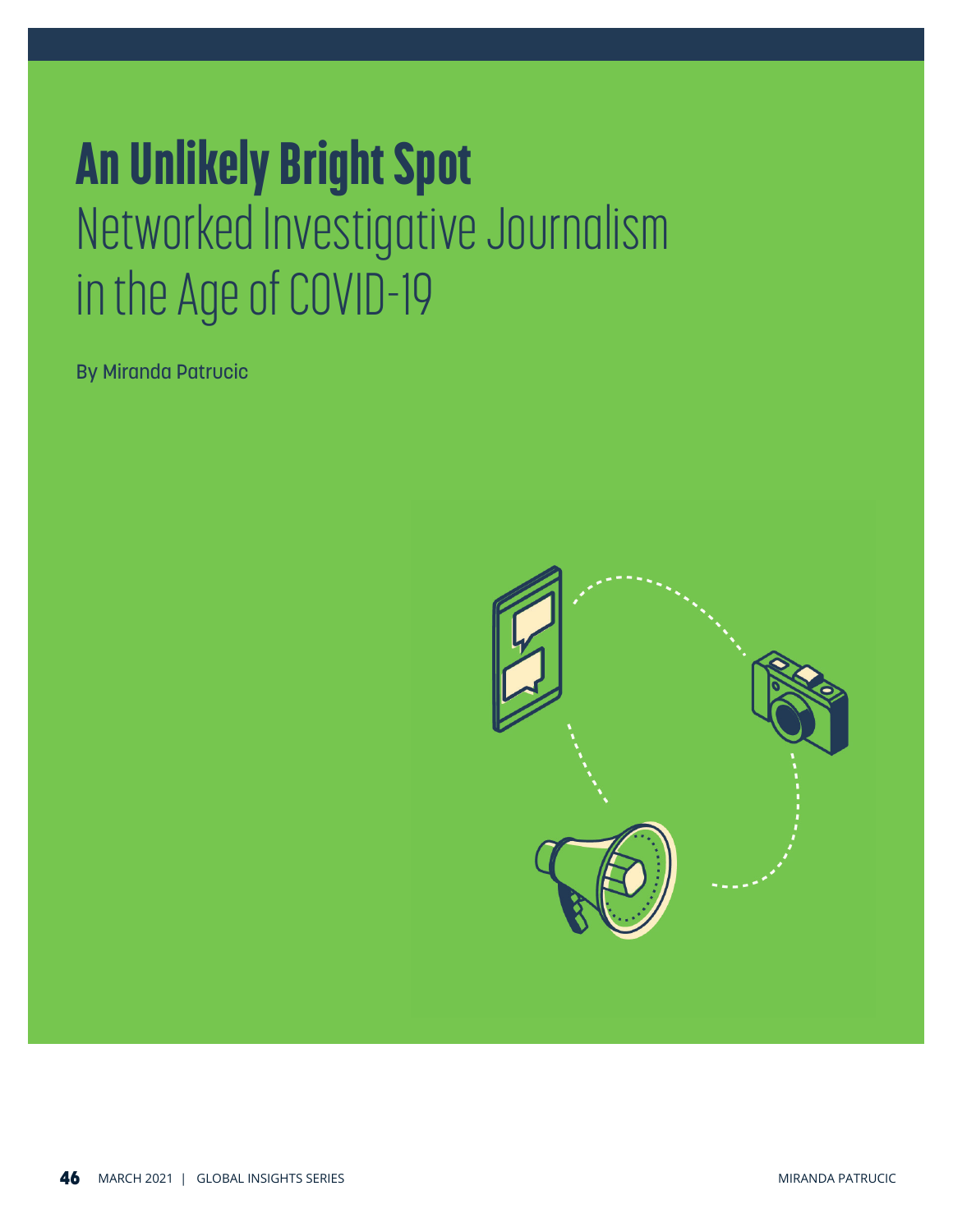A s the 2016 Panama Papers, 2017 Paradise Papers, 2017 Azerbaijan Laundromat, and 2020 Luanda Leaks have shown, collaborative investigative journalism initiatives are key to linking the complex pieces of information that help explain and expose transnational kleptocracy. While many traditional media outlets have struggled in recent years to adopt journalistic models capable of responding to the multifaceted nature of cross-border kleptocracy, the collaborative platforms have demonstrated their impact in this regard.1 When the COVID-19 pandemic hit in early 2020, investigative journalists all over the world launched efforts to track and expose potential avenues for corruption, given the vast amounts of aid to be disbursed in very short order to meet emergency public health needs. The potential for the conditions associated with the pandemic to turbocharge kleptocracy is considerable.

*As the new coronavirus swept across the world, collaborative platforms such as the Organized Crime and Corruption Reporting Project (OCCRP), as well as the independent investigative outlets that support them, saw new prospects to hold governments to account.*

The pandemic undoubtedly will have some negative consequences for collaborative journalism platforms. As the economic impact of the virus reverberates across the world, traditional funders of independent media may become stretched or turn their attention elsewhere. However, investigative journalists also may be able to take advantage of unexpected opportunities for independent media involvement in the exposure of transnational kleptocracy, particularly those operating in kleptocratic countries. As the new coronavirus swept across the world, collaborative platforms such as the Organized Crime and Corruption Reporting Project (OCCRP),<sup>2</sup> as well as the independent investigative outlets that support them, saw new prospects to hold governments to account. They went out of their comfort zone, moving in part from long-form journalism to daily news and using their investigative skills to probe official responses, expose failures, and provide the public with reliable information.

Fact-checking has always been an integral component of quality journalism, but public facing fact-checking became a vital resource to citizens worldwide as mis- and disinformation around the new coronavirus flourished. In one example, the Serbian outlet KRIK (The Crime and Corruption Reporting Network)<sup>3</sup> has used its fact-checking arm, RasKRIKavanje, not only to debunk misleading news about the COVID-19 pandemic in the media and on social networks, but also to conduct traditional reporting. Building on the public trust it developed through fact-checking, it informed citizens about a range of topics, from the emergency measures being implemented in Serbia to incidents of citizens being arrested for violating isolation requirements (even though they were not subject to mandatory quarantines).4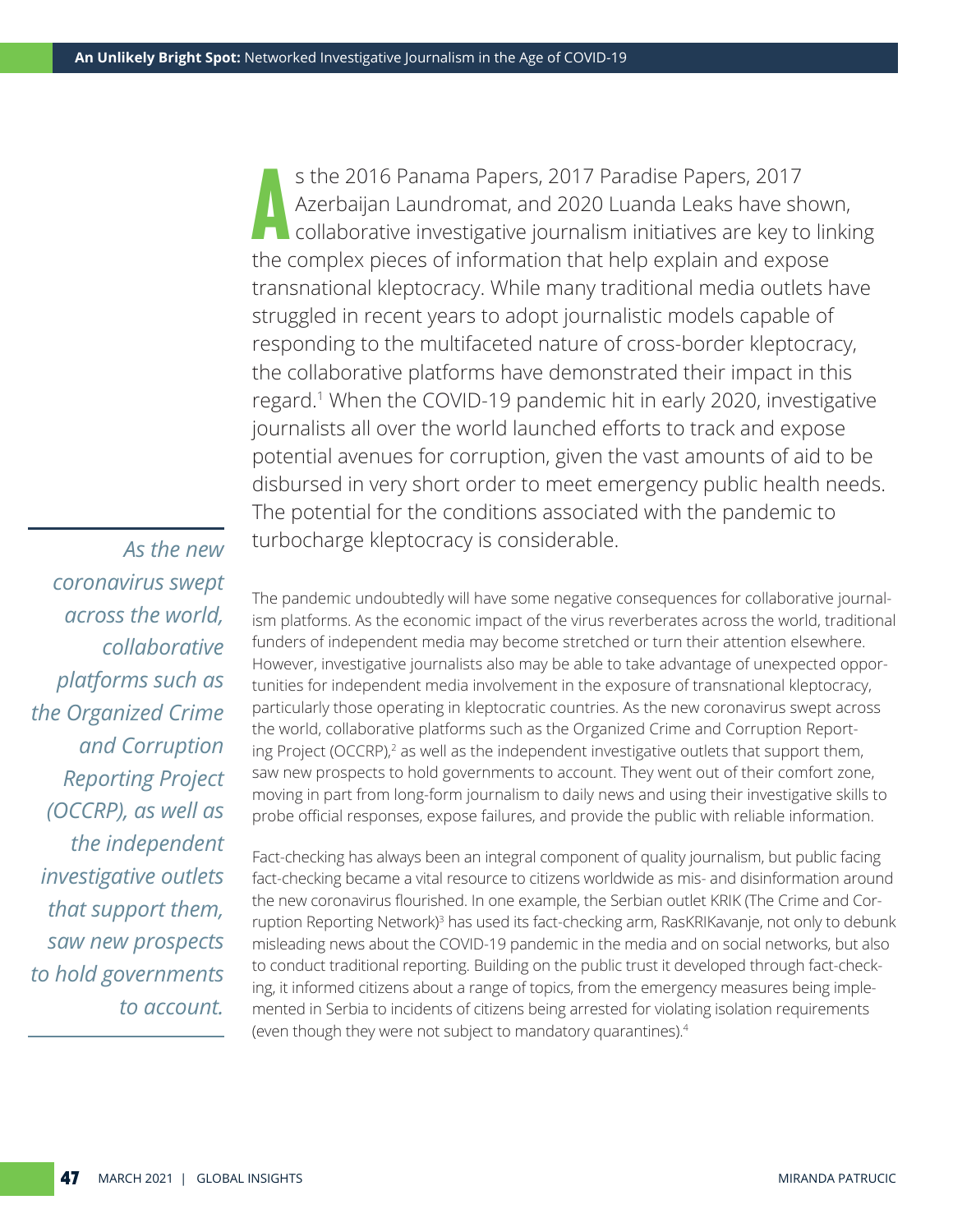In Kyrgyzstan, the popular news website Kloop<sup>5</sup> turned its focus to engaging the audience and providing critical statistics and explanations on pandemic-related topics that the authorities failed to provide. Kloop's journalists used their data analysis skills to probe the official numbers and show when the official statistics were misleading. They used the power of visual storytelling in important ways. For instance, Kloop presented short documentaries featuring the work of medical professionals who lacked essential protective equipment and used these reports to appeal for safer working conditions for the country's healthcare providers.6 Crucially, in a difficult time for the country, their reporting also showed how ordinary Kyrgyz people joined together to help each other during the peak of the pandemic by bringing groceries to those in need and providing food and other supplies to doctors and other public service workers. Other investigations also looked into how money from donations and international grants was spent.

*The COVID-19 pandemic has shown that these collaborative forms of journalism are well positioned to continue their work and even raise it to new heights.*

In Russia, another group of reporters established a new outlet called Important Stories, or iStories,7 during the height of the pandemic. As they were preparing to launch, the reporters realized they needed to drop all their carefully planned investigations and focus on COVID-19-related stories. The outlet's first investigation exposed how the authorities allegedly procured ventilators through bogus companies who sold them bad equipment.<sup>8</sup> Their other reports told stories many other outlets did not cover, including about how lockdowns implemented to stop the spread of the virus have led to a rise in domestic violence and substance abuse.

The outlets that have demonstrated this flexibility and responsiveness in their reporting are reaping the rewards. Many have reported significant, if not historic, increases in traffic since the beginning of the crisis. KRIK alone had a tenfold jump in views, from one-hundred thousand a month to more than a million. This explosive growth has revealed the extent to which there is public demand for reliable sources of information they can trust. Such demand can often be masked in authoritarian settings in which the authorities seek to dominate and manipulate the media environment.

Investigative journalism sites also have reported a significant rise in donations. Just before the Serbian elections in June, the government gave each citizen 100 euros to help them get through the crisis. Many people saw this one-off payment as an attempt to buy their votes and mask the state's inability to fight the pandemic, so they decided to donate their money to KRIK and support the outlet's award-winning investigative reporting.

With the growth in traffic and funding has come an equally remarkable growth in citizen activism. Some new outlets turned to crowdfunding to support their activities and saw a rise in interest among the public to contribute to independent journalism. The reporting for the stories started to be crowdsourced, too. Newsrooms began to receive tips in large numbers from ordinary citizens experiencing problems in their day-to-day lives, such as police harassment and medicine shortages. Journalists even began to receive documents, images, and videos from people who wanted to contribute to their investigations and trusted them to use this information responsibly. The COVID-19 pandemic has shown that these collaborative forms of journalism are well positioned to continue their work and even raise it to new heights. Even though health precautions forced reporters and editors to work from home,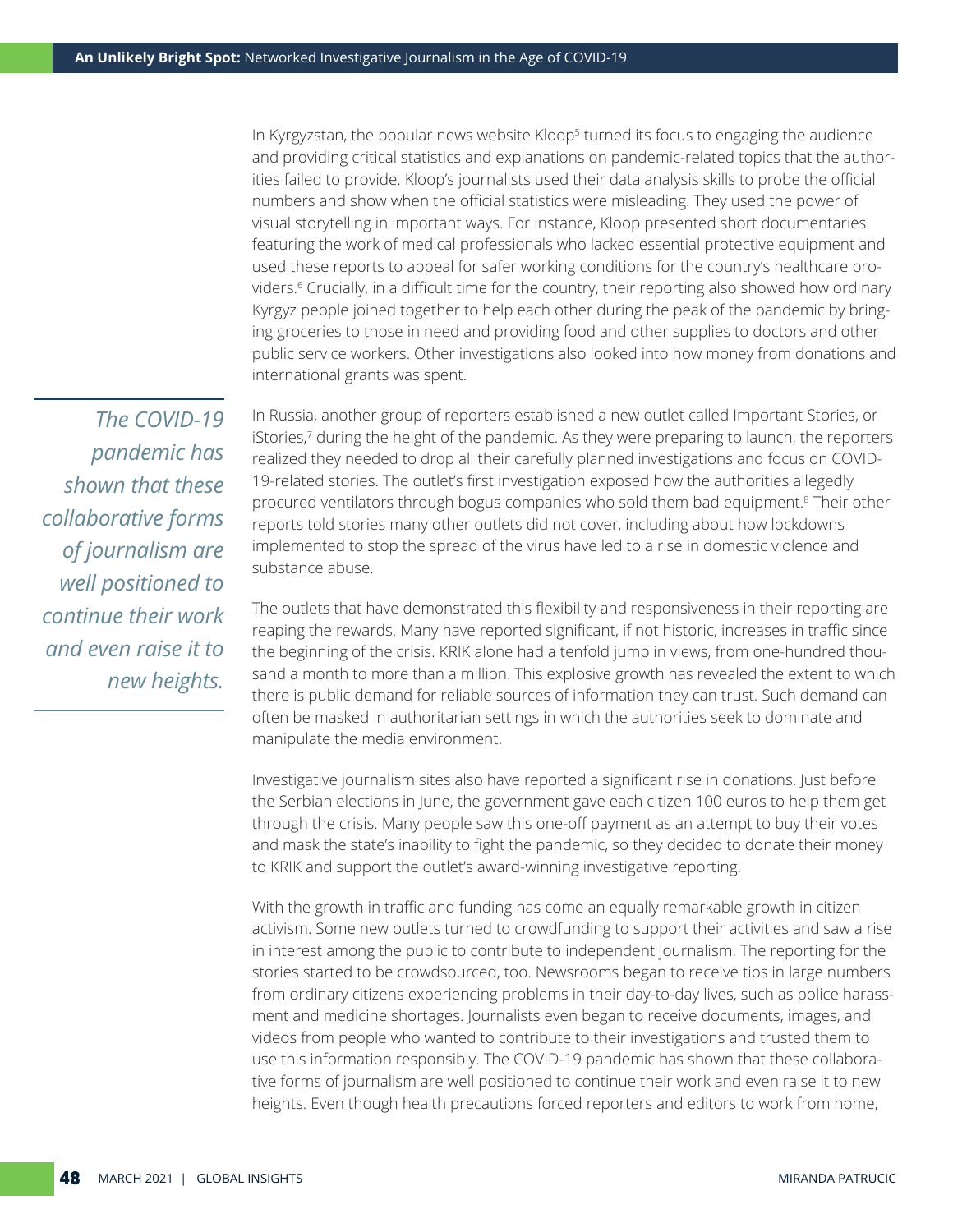their newsrooms were able to initiate extensive investigations into how their countries were dealing with the new coronavirus, pulling together large teams to expose new stories at a rapid pace. They also found ways to develop new sources without meeting them in person.

*The ultimate opportunity the COVID-19 pandemic has provided is a change in the way people see the role and the effects of journalism in their lives. The pandemic showed that corruption is not merely an abstract concept that rarely impacts people's daily affairs. It kills and it deprives people of their basic rights.*

But the ultimate opportunity the COVID-19 pandemic has provided is a change in the way people see the role and the effects of journalism in their lives. The pandemic showed that corruption is not merely an abstract concept that rarely impacts people's daily affairs. It kills and it deprives people of their basic rights. The pandemic makes the human cost of theft and corruption all the more obvious. In a time of rampant misinformation and propaganda, it also shows the value of independent media. Organizations like OCCRP and other collaborative outlets ensure that populist leaders and demagogues who claim to operate effectively during a crisis are held to account. Now the challenge is to keep the gains that have been made and engage people even further.

One way to encourage ongoing public engagement—besides the well-reported stories and solid sourcing that are the hallmarks of good journalism—is to develop new ways to present information in clear and comprehensive ways. Part of the innovation lies in technology and web design. New approaches to journalism include providing the public with the original documents behind each publication. Some viewers simply may want to see a list of key findings and share it with their friends. Others, such as professional journalists, officials, or investigators, want to dive into every minute detail of each and every offshore company involved in a complex story. Another aspect involves improving storytelling skills to translate complex kleptocracy-related stories into digestible information. Pairing investigative journalists with professional writers enables the finished product to reach incredible, never-before-possible levels that resonate with audiences at home and abroad.

One critical concern is the need to protect independent media themselves, especially from financial uncertainties when it comes to donor funding. When the COVID-19 pandemic started, a number of donors, especially private foundations, understandably shifted their focus from funding the media to providing COVID-19 support. That led to a number of media organizations facing unexpected shortfalls at a time when their work was more important than ever. It is true that independent outlets in poorer countries will always have to rely on donors in some way. But they need to find ways to adapt, protect their core activities, and survive at times when money is running short. Those that are able to survive will have a vision, long-term planning, and efficiency in spending. They also will need to shift their funding from project grants and conference-style events to core funding and focusing on strengthening their key activities—developing their journalists and publishing stories that matter.

The COVID-19 pandemic has forced a reckoning among journalists, particularly those who investigate corruption and kleptocratic behavior in environments that are unfriendly to media inquiry. Media outlets that are flexible—both in terms of the type of news they cover and the ways in which they cover it—are able to capitalize on unexpected opportunities presented by the pandemic to continue exposing transnational kleptocracy and its devastating impact on people's health and well-being.